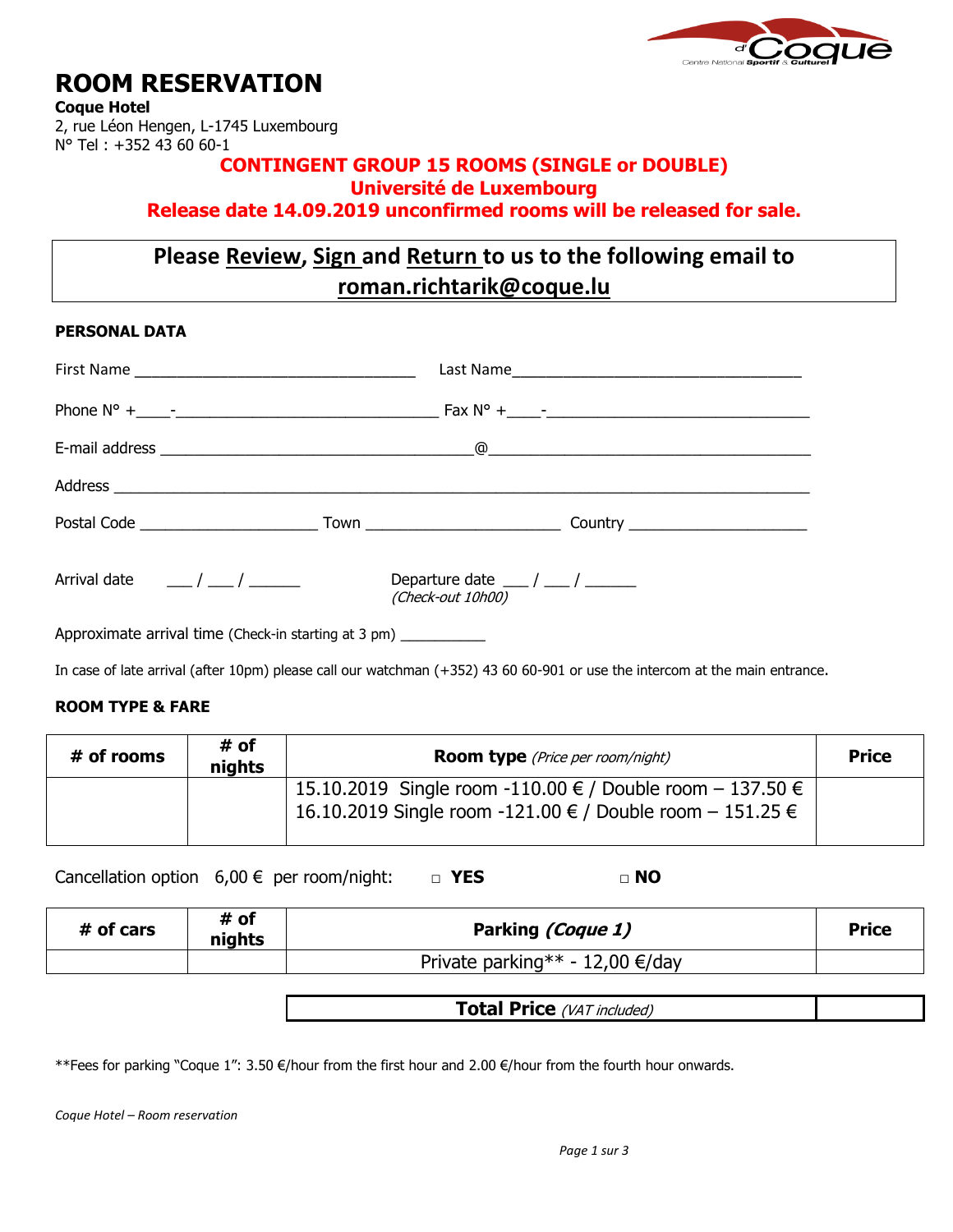### **FURTHER FACILITIES**

- One free entrance to the Aquatic Center (per day and per person) is included in the room fare.
- Wellness Center access available at a discount rate  $(12.50 \in /$  day / person).
- Breakfast buffet is included in the price (from 07.30am-10.30am).
- Our Restaurants "La Perla", "La Coquille" & "Dive'Inn Sportsbar" welcome you during your stay.
- Rooms are non-smoking.
- Pets are not allowed.
- Fees for parking "Coque 1": 3.50 €/hour from the first hour and 2.00 €/hour from the fourth hour onwards. Possibility to acquire a whole day ticket at  $12.00 \in$ .
- Wifi gratuit

#### **GUARANTEE**

Reservations must be guaranteed or paid in advance. Reservations not guaranteed or not paid in advance are not valid.

| Name of credit card holder    |                                    |   |                            |                                                                                                         |
|-------------------------------|------------------------------------|---|----------------------------|---------------------------------------------------------------------------------------------------------|
| Eurocard -<br>П<br>Mastercard | <b>MasterCard</b>                  |   | <b>VISA</b><br>Visa        | Credit card<br>number                                                                                   |
| $\square$ American<br>Express | <b>AMERICAN</b><br><b>EXHALLER</b> | П | (1) Diners Club<br>Diners, | Expiry date<br>Month / Year                                                                             |
|                               |                                    |   |                            | <b>CVV Number</b>                                                                                       |
|                               |                                    |   |                            | (Card verification value - 3 digit number code on the back of the<br>credit card in the area signature) |

### **\*Cancellation**

Cancellation or no-show will be charged to the guest/cardholder (depending on the guarantee method) as follows:

Rate without cancellation possibility: first night charged at 100% at the moment of booking (Amount will be charged on the indicated credit card).

Rate with cancellation possibility: not charged if cancelled before 12h00 the 08/10/2019